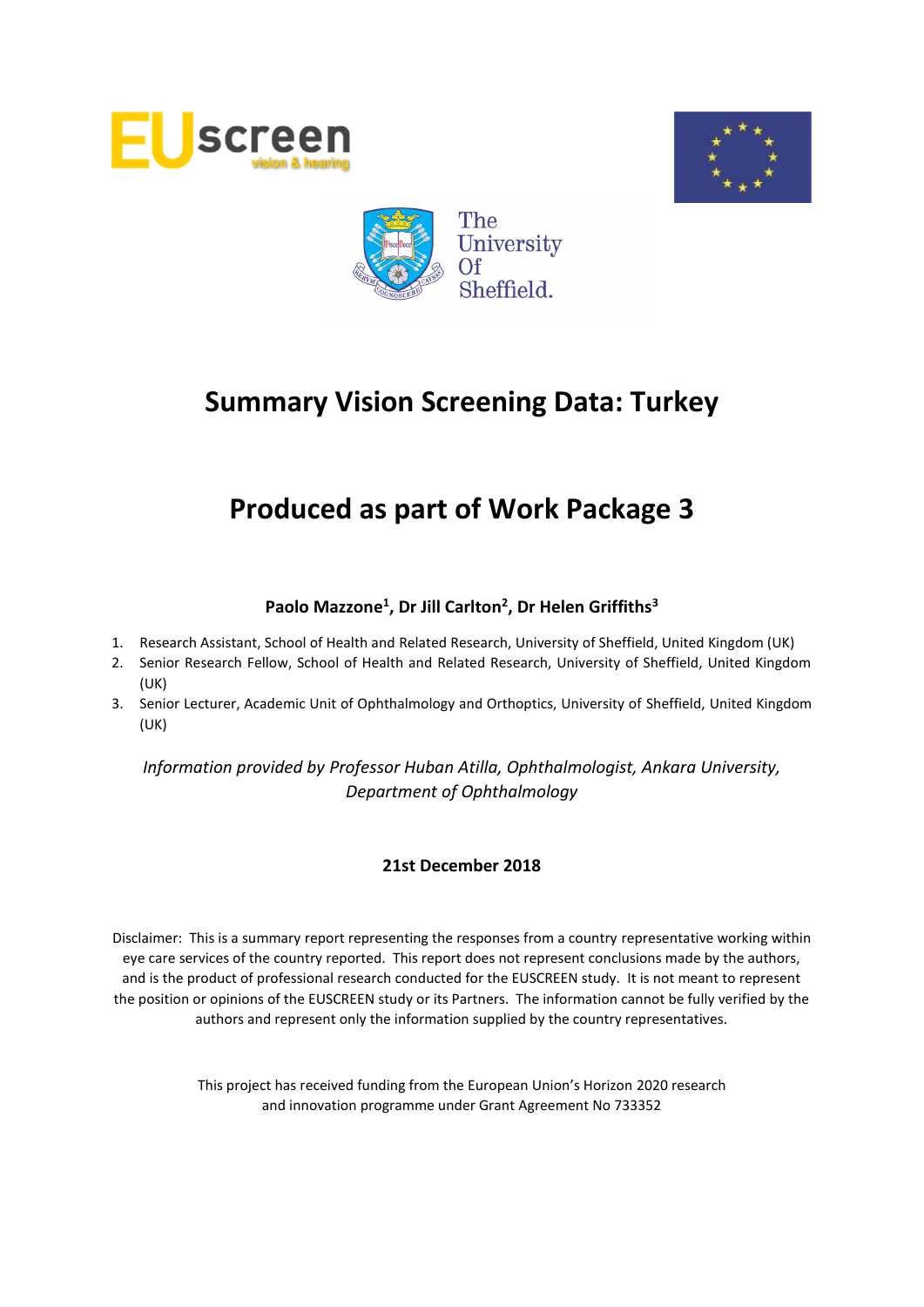



### **Contents**

| 1   | <b>Glossary of Terms: Vision Screening</b>  |                                           |    |  |  |  |
|-----|---------------------------------------------|-------------------------------------------|----|--|--|--|
| 2   | Abbreviations                               |                                           |    |  |  |  |
| 3   | Population and Healthcare Overview          |                                           |    |  |  |  |
| 4.  | Vision Screening Commissioning and Guidance |                                           |    |  |  |  |
| 5.  | Screening programme                         |                                           |    |  |  |  |
|     | 5.1                                         | Vision screening - Preterm babies         | 4  |  |  |  |
|     | 5.2                                         | Vision screening - Birth to 3 months      | 4  |  |  |  |
|     | 5.3                                         | Vision screening - 3 months to 36 months  | 5  |  |  |  |
|     | 5.4                                         | Vision screening - 36 months to 7 years   | 5  |  |  |  |
| 6.  | <b>Automated Screening</b><br>9             |                                           |    |  |  |  |
| 7.  |                                             | Provision for Visually Impaired           | 10 |  |  |  |
| 8.  |                                             | Knowledge of existing screening programme | 11 |  |  |  |
|     | 8.1                                         | Prevalence/Diagnosis                      | 11 |  |  |  |
|     | 8.2                                         | Coverage                                  | 11 |  |  |  |
|     | 8.3                                         | Screening evaluation                      | 11 |  |  |  |
|     | 8.4                                         | <b>Treatment success</b>                  | 11 |  |  |  |
| 9.  |                                             | Costs of vision screening in children     | 12 |  |  |  |
|     | 9.1                                         | Cost of vision screening                  | 12 |  |  |  |
|     | 9.2                                         | Cost of treatment for amblyopia           | 12 |  |  |  |
|     | 9.3                                         | Cost of Treatment for strabismus          | 12 |  |  |  |
|     | 9.4                                         | Cost of treatment for cataract            | 12 |  |  |  |
| 10. |                                             | References                                | 13 |  |  |  |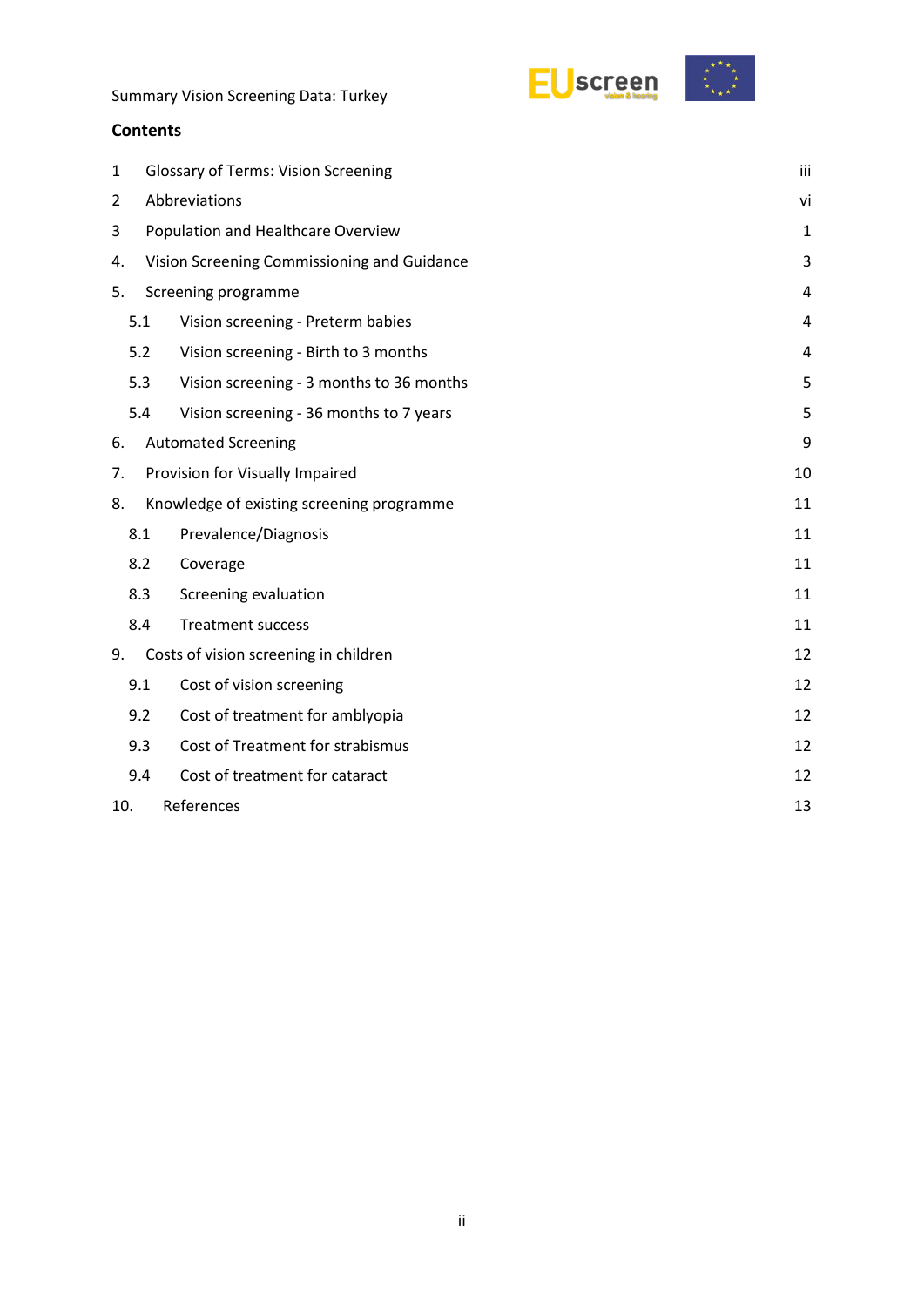



# <span id="page-2-0"></span>**1 Glossary of Terms: Vision Screening**

| <b>Abnormal test result</b> | A test result where a normal "pass" response could not be                                                                                                                                                                      |  |  |  |  |  |
|-----------------------------|--------------------------------------------------------------------------------------------------------------------------------------------------------------------------------------------------------------------------------|--|--|--|--|--|
|                             | detected under good conditions. The result on screening                                                                                                                                                                        |  |  |  |  |  |
|                             | equipment may indicate "no response," "fail," or "refer."                                                                                                                                                                      |  |  |  |  |  |
| <b>Attendance rate</b>      | The proportion of all those invited for screening that are tested<br>and receive a result:                                                                                                                                     |  |  |  |  |  |
|                             | Invited for screening includes all those that are offered<br>٠<br>the screening test.                                                                                                                                          |  |  |  |  |  |
|                             | Tested and receive a result could be a "pass" or "referral<br>٠<br>to diagnostic assessment".                                                                                                                                  |  |  |  |  |  |
|                             | Attendance rate provides information on the willingness of<br>families to participate in screening.                                                                                                                            |  |  |  |  |  |
| <b>Compliance with</b>      | The percentage of those who are referred from screening to a                                                                                                                                                                   |  |  |  |  |  |
| referral (percentage)       | diagnostic assessment that actually attend the diagnostic<br>assessment.                                                                                                                                                       |  |  |  |  |  |
|                             | Percentage of compliance provides information on the                                                                                                                                                                           |  |  |  |  |  |
|                             | willingness of families to attend the diagnostic assessment after                                                                                                                                                              |  |  |  |  |  |
|                             | referral from screening.                                                                                                                                                                                                       |  |  |  |  |  |
| Coverage                    | The proportion of those eligible for screening that are tested and<br>receive a result:                                                                                                                                        |  |  |  |  |  |
|                             | Eligible for screening includes those within the population<br>٠<br>that are covered under the screening or health care<br>programme.<br>Tested and receive a result could be a "pass" or "refer to<br>diagnostic assessment". |  |  |  |  |  |
|                             | Factors such as being offered screening, willingness to<br>participate, missed screening, ability to complete the screen, and<br>ability to document the screening results will influence the<br>coverage.                     |  |  |  |  |  |
| <b>False negatives</b>      | The percentage of children with a visual deficit (defined by the<br>target condition) that receive a result of "pass" during screening.                                                                                        |  |  |  |  |  |
|                             | Example: If 100 children with visual deficit are screened, and 1                                                                                                                                                               |  |  |  |  |  |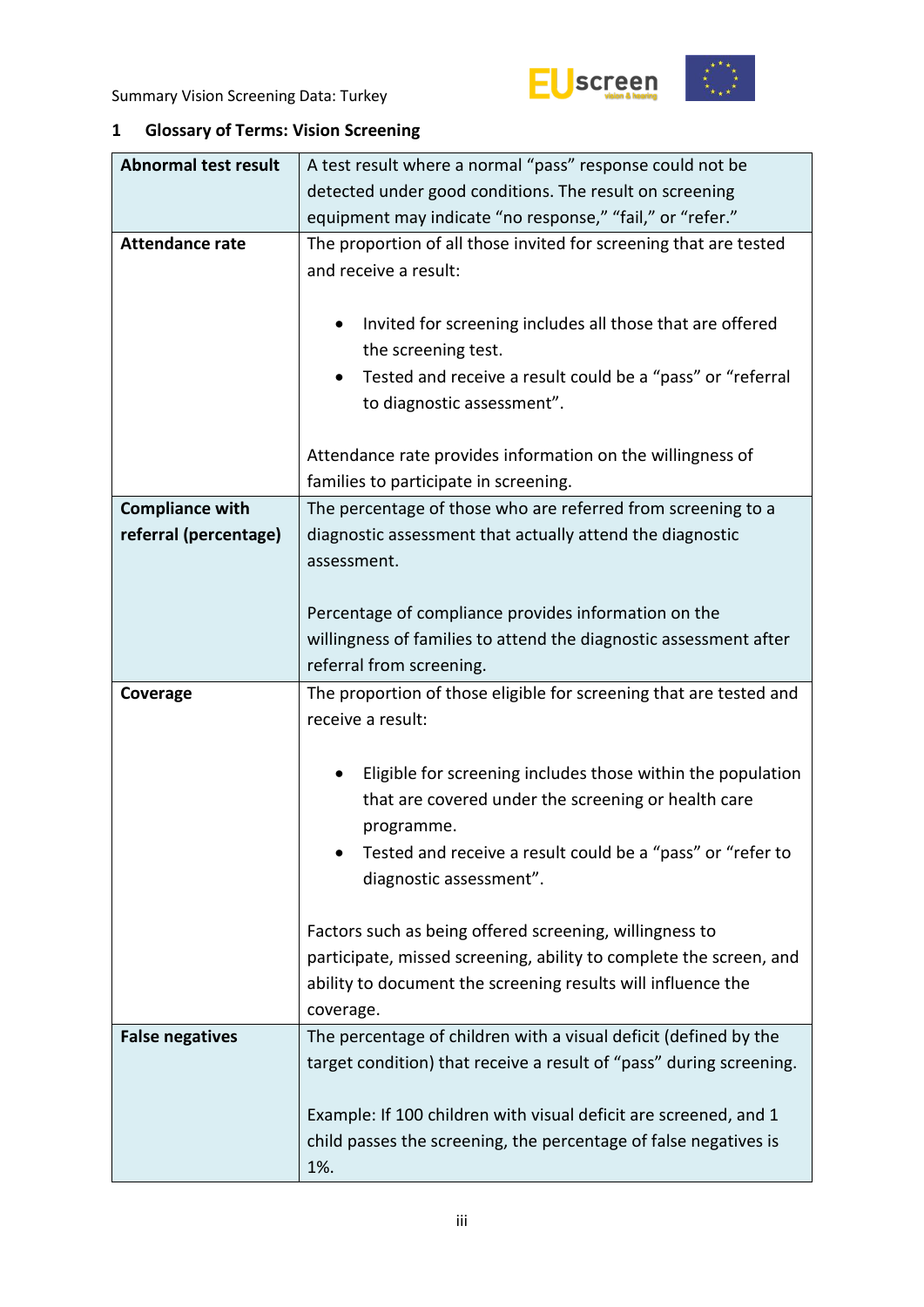



| <b>False positives</b>       | The percentage of children with normal vision that are referred    |  |  |  |
|------------------------------|--------------------------------------------------------------------|--|--|--|
|                              | from screening to a diagnostic assessment.                         |  |  |  |
| <b>Guidelines</b>            | Recommendations or instructions provided by an authoritative       |  |  |  |
|                              | body on the practice of screening in the country or region.        |  |  |  |
| <b>Vision screening</b>      | A person qualified to perform vision screening, according to the   |  |  |  |
| professional                 | practice in the country or region.                                 |  |  |  |
| <b>Inconclusive test</b>     | A test result where a normal "pass" response could not be          |  |  |  |
| result                       | detected due to poor test conditions or poor cooperation of the    |  |  |  |
|                              | child.                                                             |  |  |  |
| <b>Invited for screening</b> | Infants/children and their families who are offered screening.     |  |  |  |
| <b>Outcome of vision</b>     | An indication of the effectiveness or performance of screening,    |  |  |  |
| screening                    | such as a measurement of coverage rate, referral rate, number of   |  |  |  |
|                              | children detected, etc.                                            |  |  |  |
| Untreated amblyopia          | Those children who have not received treatment for amblyopia       |  |  |  |
|                              | due to missed screening or missed follow-up appointment.           |  |  |  |
| Persistent amblyopia         | Amblyopia that is missed by screening, or present after the child  |  |  |  |
|                              | has received treatment.                                            |  |  |  |
| <b>Positive predictive</b>   | The percentage of children referred from screening who have a      |  |  |  |
| value                        | confirmed vision loss.                                             |  |  |  |
|                              |                                                                    |  |  |  |
|                              | For example, if 100 babies are referred from screening for         |  |  |  |
|                              | diagnostic assessment and 10 have normal vision and 90 have a      |  |  |  |
|                              | confirmed visual defect, the positive predictive value would be    |  |  |  |
|                              | 90%.                                                               |  |  |  |
| <b>Prevalence</b>            | The percentage or number of individuals with a specific disease    |  |  |  |
|                              | or condition. Prevalence can either be expressed as a percentage   |  |  |  |
|                              | or as a number out of 1000 individuals within the same             |  |  |  |
|                              | demographic.                                                       |  |  |  |
|                              |                                                                    |  |  |  |
| Programme                    | An organised system for screening, which could be based            |  |  |  |
|                              | nationally, regionally or locally.                                 |  |  |  |
| Protocol                     | Documented procedure or sequence for screening, which could        |  |  |  |
|                              | include which tests are performed, when tests are performed,       |  |  |  |
|                              | procedures for passing and referring, and so forth.                |  |  |  |
| <b>Quality assurance</b>     | A method for checking and ensuring that screening is functioning   |  |  |  |
|                              | adequately and meeting set goals and benchmarks.                   |  |  |  |
| <b>Referral criteria</b>     | A pre-determined cut-off boundary for when a child should be       |  |  |  |
|                              | re-tested or seen for a diagnostic assessment.                     |  |  |  |
| <b>Risk babies / Babies</b>  | All infants that are considered to be at-risk or have risk-factors |  |  |  |
| at-risk                      | for vision defects/ophthalmic pathology according to the           |  |  |  |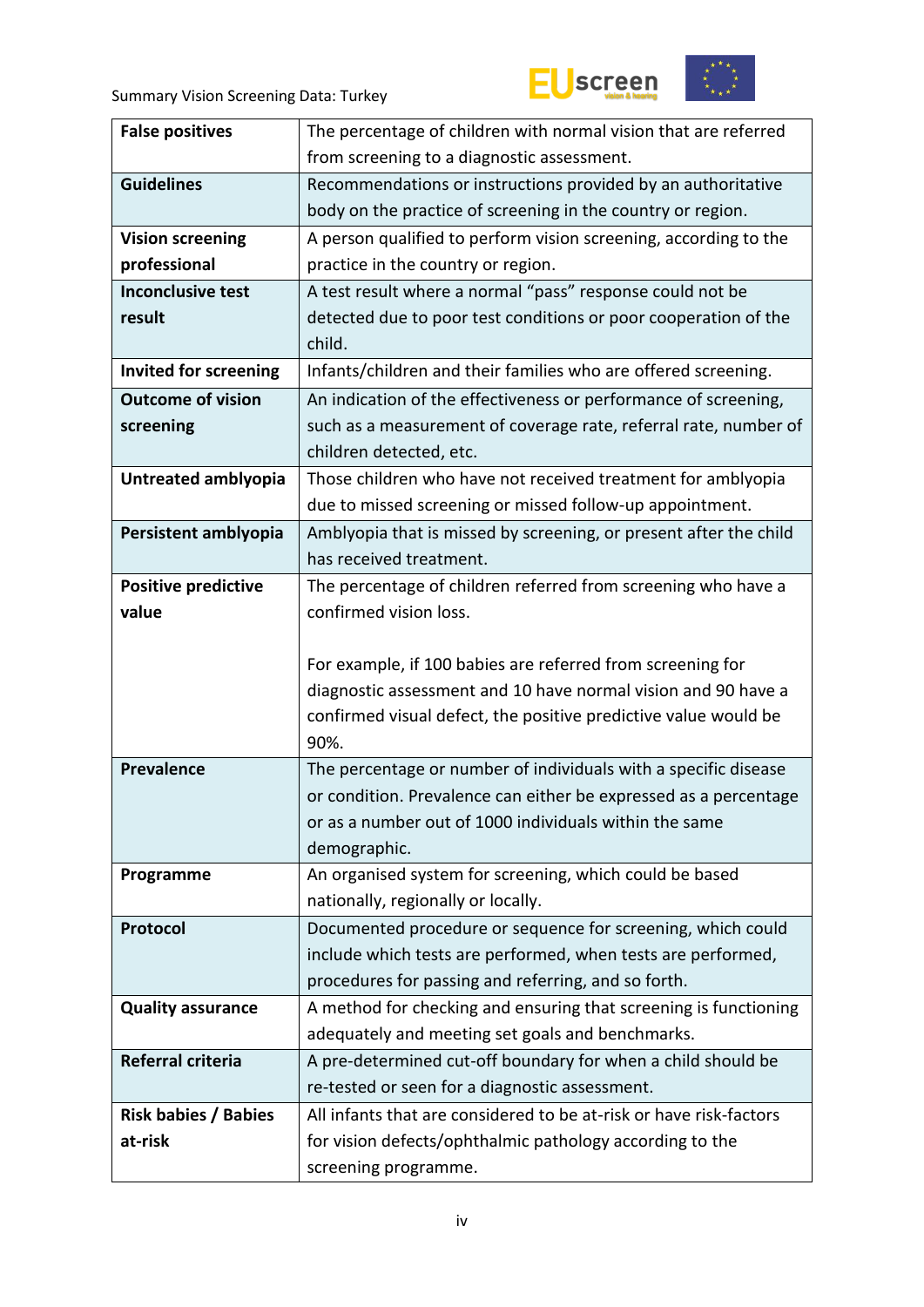



|                         | Two common risk factors are admission to the neonatal-intensive<br>care unit (NICU) or born prematurely. However, other risk factors<br>for visual defects may also be indicated in the screening<br>programme. |
|-------------------------|-----------------------------------------------------------------------------------------------------------------------------------------------------------------------------------------------------------------|
| <b>Sensitivity</b>      | The percentage of children with visual defects that are identified<br>via the screening programme.                                                                                                              |
|                         | For example, if 100 babies with visual defects are tested, and 98<br>of these babies are referred for diagnostic assessment and 2 pass<br>the screening, the sensitivity is 98%.                                |
| <b>Specificity</b>      | The percentage of children with normal vision that pass the<br>screening.                                                                                                                                       |
|                         | For example, if 100 babies with normal vision are tested, and 10<br>of these babies are referred for diagnostic assessment and 90<br>pass the screening, the specificity is 90%.                                |
| <b>Target condition</b> | The visual defect you are aiming to detect via the screening<br>programme.                                                                                                                                      |
| Well, healthy babies    | Infants who are not admitted into the NICU or born prematurely<br>(born after a gestation period of less than 37 weeks).                                                                                        |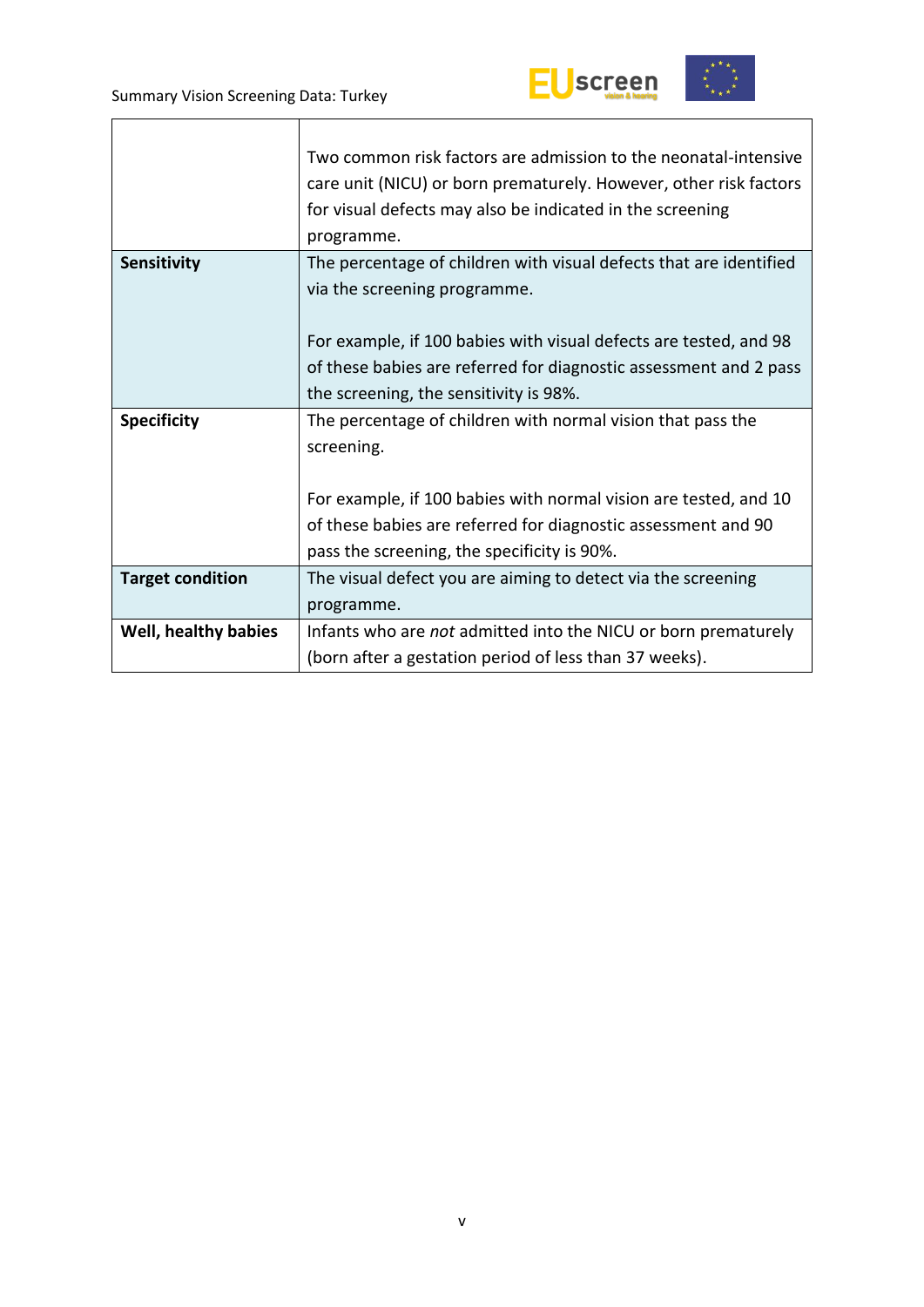

- <span id="page-5-0"></span>**2 Abbreviations ACT** Alternating Cover Test
- **AR** Autorefraction
- **AS** Automated Screening
- **CT** Cover Test
- **CV** Colour Vision
- **EI** Eye Inspection
- **EM** Eye Motility
- **Fix** Fixation
- **GDP** Gross Domestic Product
- **GP** General Practitioner
- **Hir** Hirschberg
- **NICU** Neonatal-intensive care unit
- **PM** Pursuit Movements
- **PPP** Purchasing Power Parity
- **PR** Pupillary Reflexes
- **RE** Retinal Examination
- **ROP** Retinopathy of Prematurity
- **RR** Red Reflex Testing
- **SV** Stereopsis
- **VA** Visual Acuity
- **WHO** World Health Organisation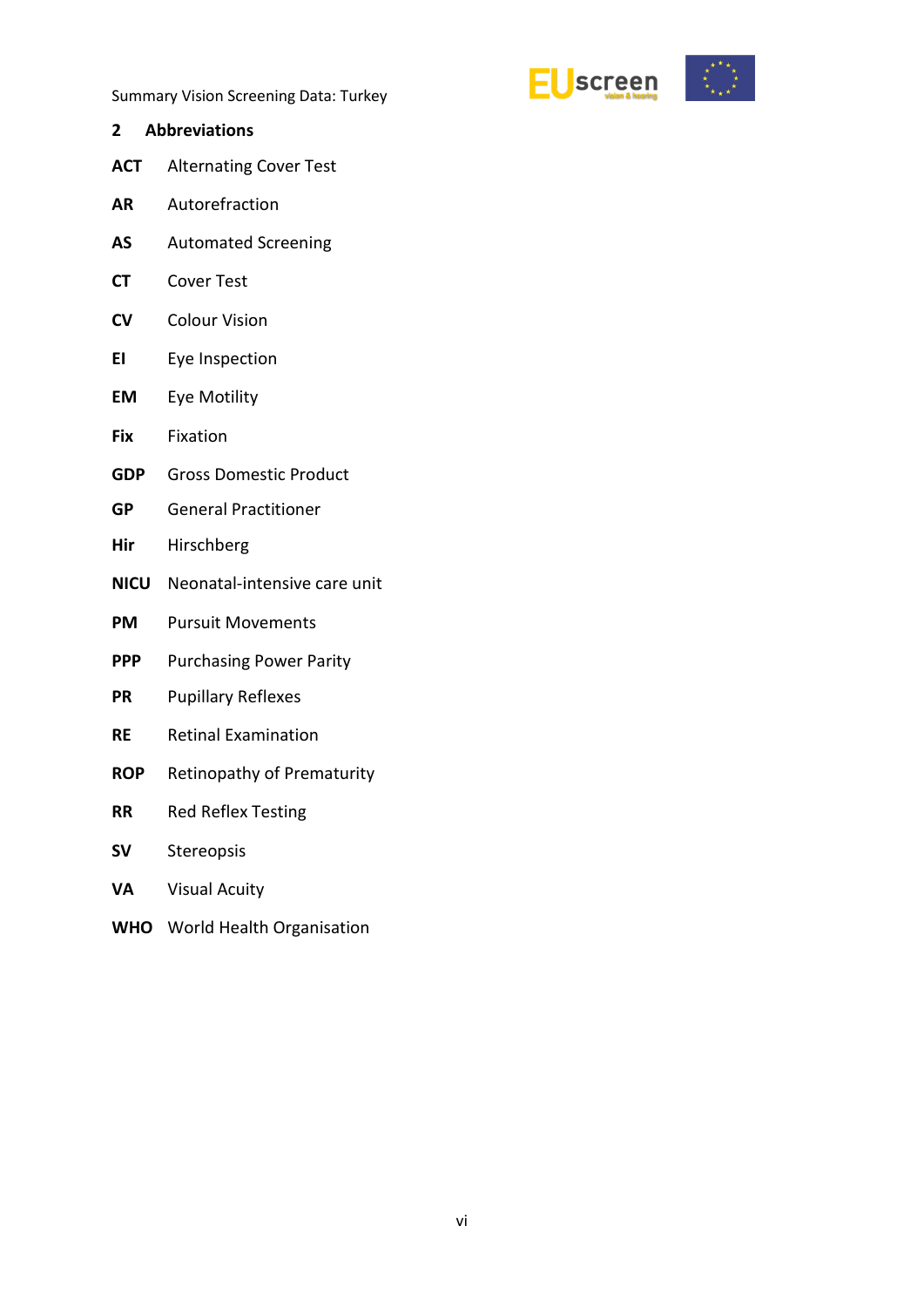

### <span id="page-6-0"></span>**3 Population and Healthcare Overview**

The population of Turkey is 80,745,020 (World Bank, 2018a) and birth rate is estimated at 16.24 births/1,000 population in 2016 (World Bank, 2018b). The change in population and birth rate from 1960 to 2017 is shown in Figure 1, graphs A and B respectively.

Turkey has a reported population density of 105 people per square kilometre in 2017 and this has risen from 37 people per square kilometre in 1961 (World Bank, 2018c). In terms of healthcare facilities, the total density of hospitals in 2013 was 1.55 per 100,000 population (WHO, 2016a). Infant mortality in 2017 is estimated at 10 deaths/1,000 live births in total (World Bank, 2018d).

The average life expectancy in Turkey is estimated at 75.76 years (World Bank, 2018e), with a death rate of 5.9 deaths/1,000 population in 2016 (World Bank, 2018f). Turkey has a gross national income per capita (PPP int. \$, 2013) of \$18,000 (WHO, 2016b). The estimated total expenditure on health per capita in 2014 was \$1,036 (Intl \$) and the total expenditure on health in 2014 as percentage of GDP was 5.4% (WHO, 2016b).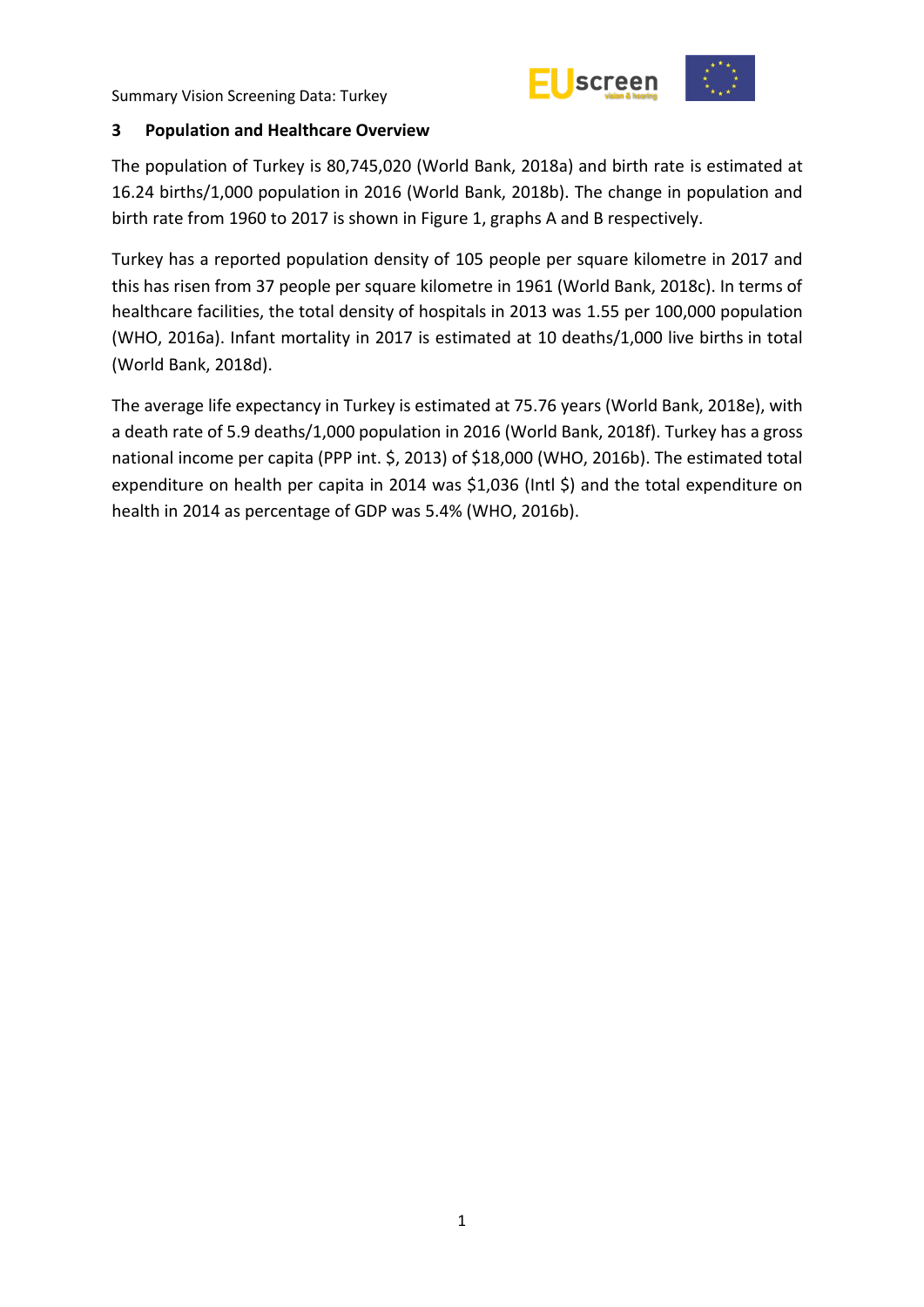

#### *Figure 1: Change in the Total Population and Birth Rate in Turkey between 1960 and 2017*



*Source: Information sourced from World Bank (2018)*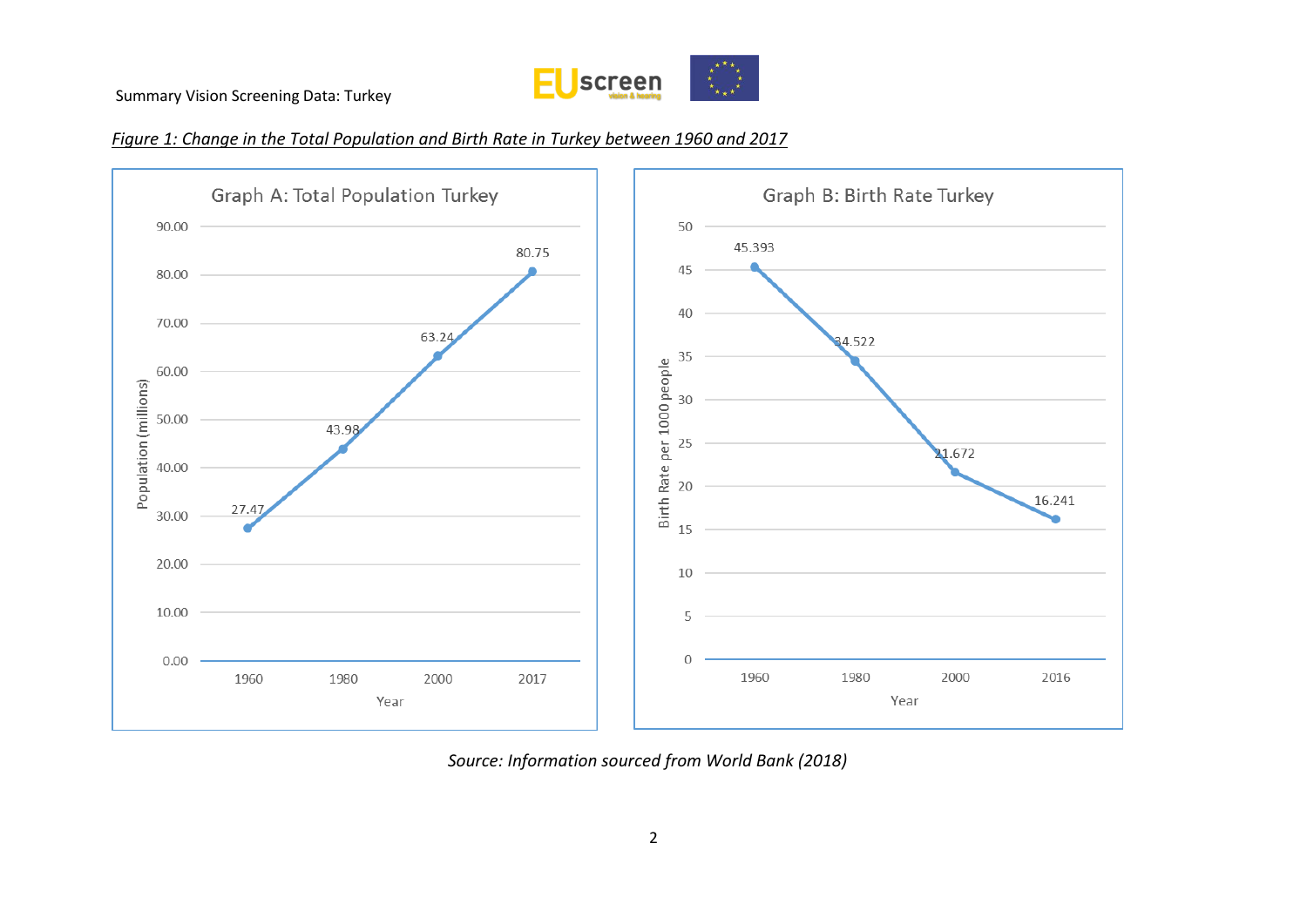



#### <span id="page-8-0"></span>**4. Vision Screening Commissioning and Guidance**

In Turkey, vision screening is conducted primarily by family practitioners (GPs) and paediatricians, however, parents can opt to pay for their child to see an ophthalmologists. The vision screening programme began and was implemented nationally in 2015. The content of the screening programme was decided by the Ministry of Public Health Department following consultation with the Turkish Ophthalmological Association. Vision screening is organised nationally, with no known regional variation in protocols. However, variation is possible due to the fact that there are no methods for vision screening to be monitored by the government. At present vision screening is not embedded in a general preventative child health care screening system. Vision screening is funded by health insurance and the state, however if parents are willing to pay, they can opt to have their child assessed by an ophthalmologist.

Examinations take place in hospitals, private clinics, or at the offices of GPs. Currently, midwives and nurses do not undertake vision screening, but could do so following additional training. All GPs complete a one-day training programme in order to perform vision screening. During this one day programme, a didactic course about the screening programme and the red reflex test is given by two ophthalmologists during a morning session. A practical course is then given by the same ophthalmologists in the afternoon. Paediatricians are trained during residency; this includes lectures by ophthalmologists. Competencies for GPs and paediatricians are not checked. Regular education and statistical analysis are undertaken to update, monitor and revalidate the training programme. However, the training is not accredited or certified.

Current guidelines have not been revisited since its implementation. However, a review of any guidelines would be the responsibility of the Ministry of Health. The Ministry of Health Statistics department collects information, but this is not accessible. To date, there has been no research conducted in Turkey evaluating the vision screening programme and there has been no analysis into cost-effectiveness.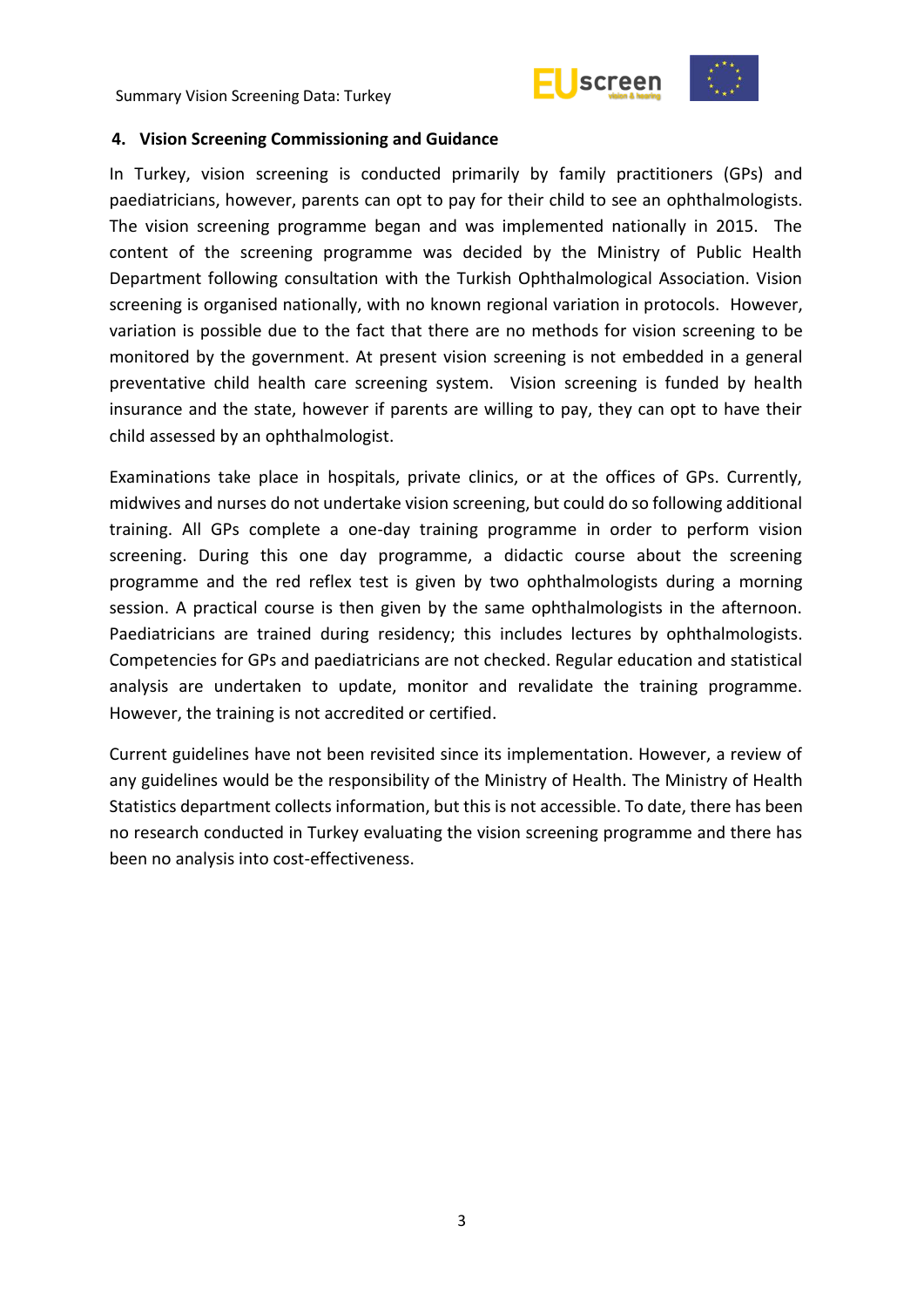



#### <span id="page-9-0"></span>**5. Screening programme**

GPs follow the population in their area and as a part of the infant-child follow up programme, the follow-ups and the vaccinations are conducted by the GP. However, some families prefer to be followed by paediatricians, in this case the GP still has to follow the child and should confirm completion of the screening programme and the vaccinations and ask information from the family about the tests or vaccinations.

The target conditions for vision screening at the age of 3 months of age are structural anomalies, cataracts and strabismus. Target conditions in children aged 3 months to 7 years have not been defined. The health care professionals delivering vision screening, venue for screening and tests used vary depending on the age of the child as shown in Tables 1, 2 and 3 respectively. Specific details of the screening offered within each age group are described more fully in sections 5.1 to 5.4 below.

# <span id="page-9-1"></span>*5.1 Vision screening - Preterm babies*

The vision screening tests performed in preterm babies up to 3 months of age are eye inspection, red reflex testing, Hirschberg test, retinal exam and pupillary reflexes. Vision screening is conducted at the GPs office, paediatrician's office or at the hospital. All tests are carried out by a paediatrician or GP unless parents opt to take their child to an ophthalmologist. If a child is found to have an abnormal screening result, they are referred for diagnostic testing. If the results of the screening tests are inconclusive, or if there is insufficient cooperation, the child is also referred for diagnostic testing. All children who fail vision screening at this age are referred to an ophthalmologist. Referral is based on asymmetric or absence of red reflex, structural anomaly, family concern about strabismus, family history of high refractive errors or strabismus or other ocular diseases like cataracts.

# <span id="page-9-2"></span>*5.2 Vision screening - Birth to 3 months*

The vision screening tests conducted in well, healthy babies up to the age of 3 months include eye inspection, red reflex testing, Hirschberg test and pupillary reflexes. Vision screening for children of this age is conducted at the Child Health Centre, GPs office, or paediatrician's office. All tests are carried out by a paediatrician or GP unless parents opt to take their child to an ophthalmologist. If a child is found to have an abnormal screening result, then they are referred to an ophthalmologist for diagnostic testing. If the results of the screening tests are inconclusive, or if there is insufficient cooperation, the child is also referred for diagnostic testing. The criteria for referral and diagnostic testing includes asymmetric or absence of a red reflex, structural anomaly, family concern about strabismus, family history of high refractive error, strabismus or other ocular conditions (e.g. cataract).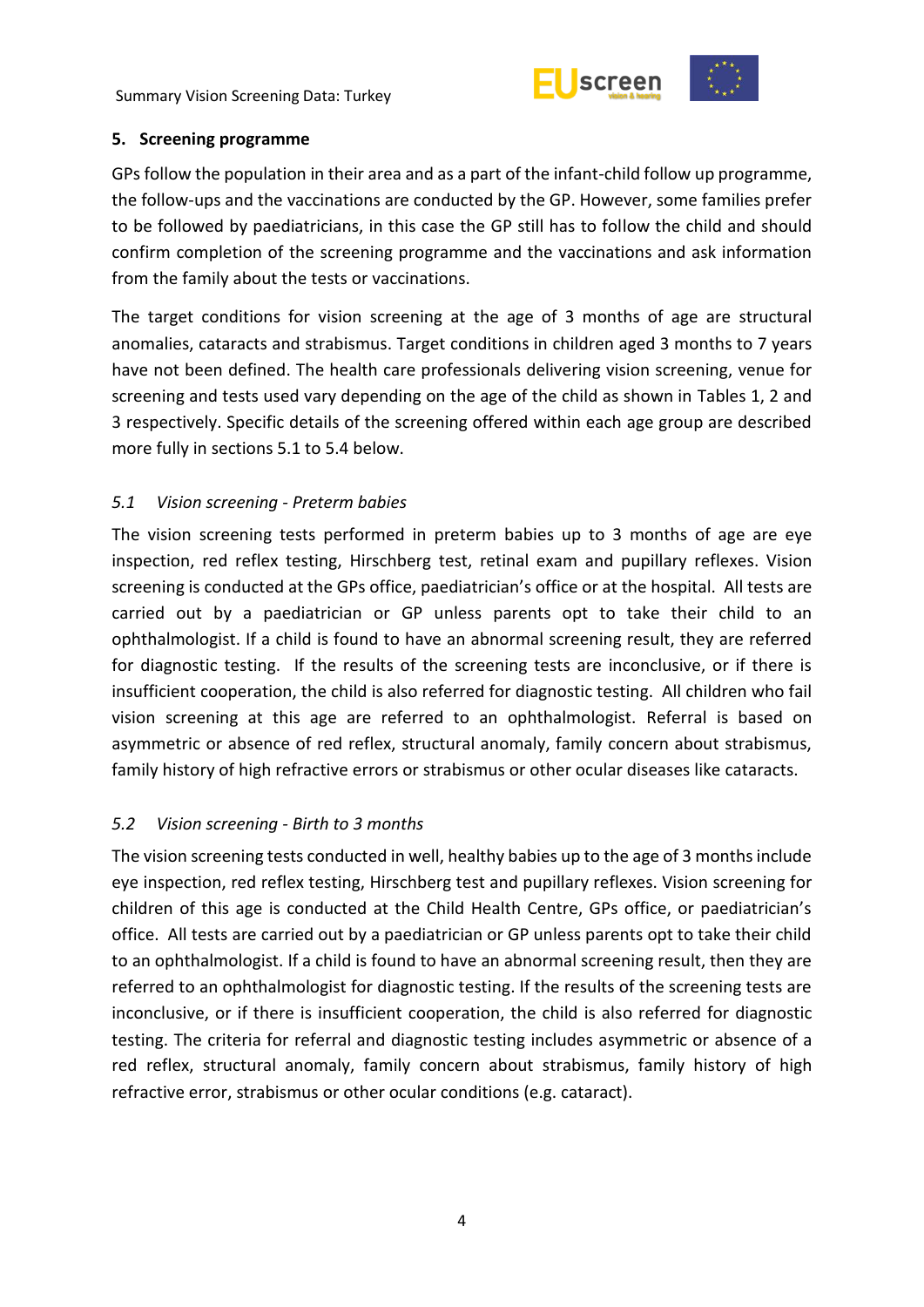



# <span id="page-10-0"></span>*5.3 Vision screening - 3 months to 36 months*

It is recommended that a red reflex examination is performed at every visit between the ages of 3 months and 36 months if a child visits a GP or a paediatrician. Parents can opt to pay for assessments by an ophthalmologist, and in this instance, tests would include normal eye inspection, eye motility, red reflex, Hirschberg test and pupillary reflexes. If a child is found to have an abnormal screening result, then they are referred for diagnostic testing. If the results of the screening tests are inconclusive, or if there is insufficient cooperation, the child is also referred for diagnostic testing. All children who fail vision screening at this age are referred directly to an ophthalmologist. The criteria for referral and diagnostic testing includes asymmetric or absence of a red reflex, structural anomaly, family concern about strabismus, family history of high refractive error, strabismus or other ocular conditions (e.g. cataract).

# <span id="page-10-1"></span>*5.4 Vision screening - 36 months to 7 years*

Vision screening is primarily conducted by a paediatrician or GP, unless parents opt to take their child to an ophthalmologist. A visual acuity (VA) measurement is mandatory between the ages of 36-42 months. If a family opts to pay for a private consultation with an ophthalmologist, a full eye examination including eye inspection, eye motility, red reflex, Hirschberg and pupillary reflexes.

VA is conducted for the first time at age 36-months by family practitioners, nurses and midwives working with family practitioners. This is then repeated at 42-months if failed. The criteria defined for a fail is VA less than 0.5 decimal (0.3 logMAR, 6/12 Snellen) for each eye or a difference of 2 lines between both eyes. The LEA logMAR symbol test is used. In the event of one failed VA measurement, or two failed attempts if inconclusive tests or insufficient cooperation of the child, the child will be referred for diagnostic testing.

There are plans to extend vision screening of this age group to schools, which will also involve VA testing.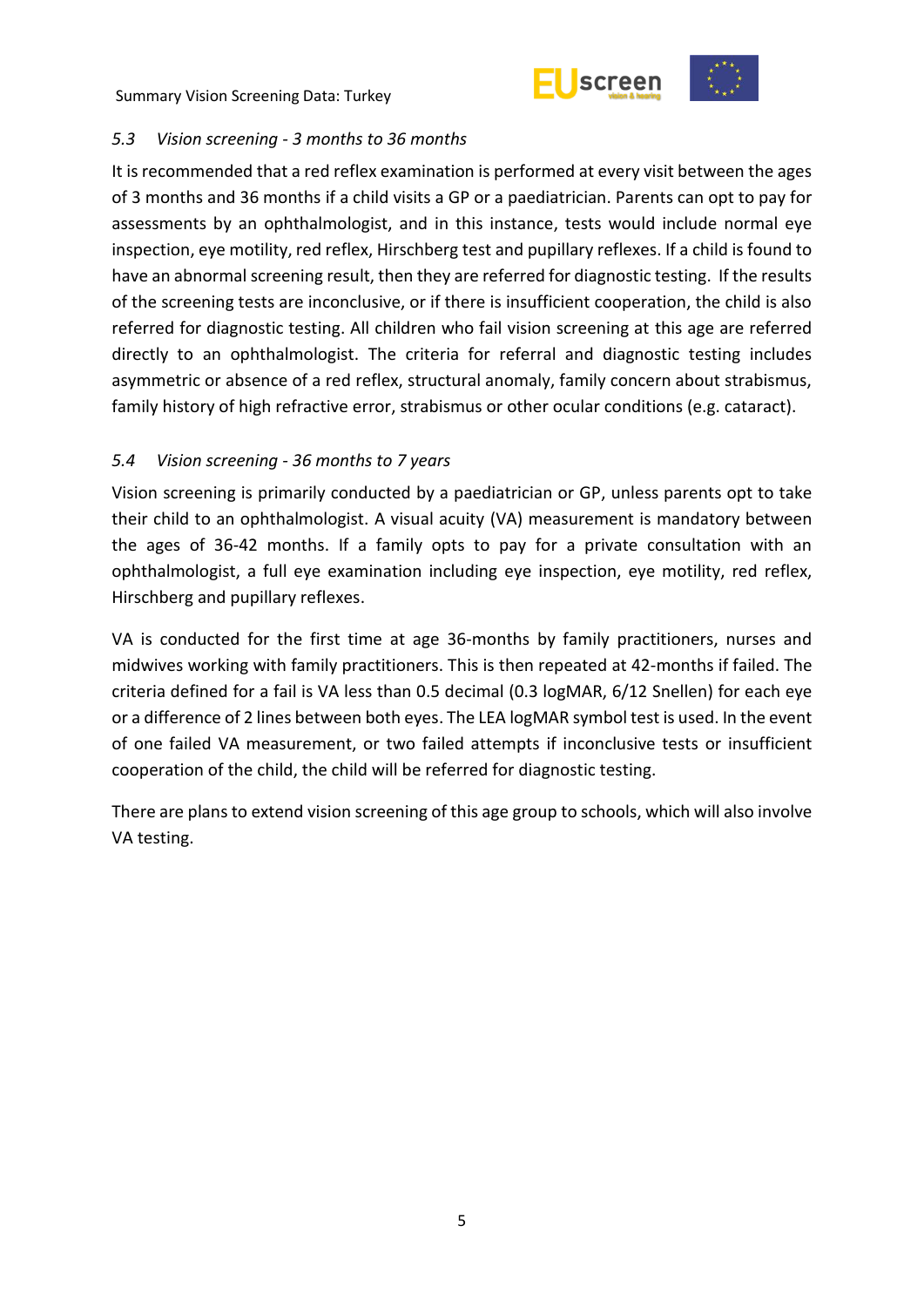

**Table 1:** Healthcare professionals who conduct vision screening in each age group*.*

| Table 1        | Paediatrician | Ophthalmologist | GP |
|----------------|---------------|-----------------|----|
| Preterm babies | $\checkmark$  | ✓               | ✓  |
| 0 to 3 months  | ✓             | ✓               | ✓  |
| 3 to 36 months | ✓             | ✓               | ✓  |
| 3 to 7 years   | ✓             | ✓               |    |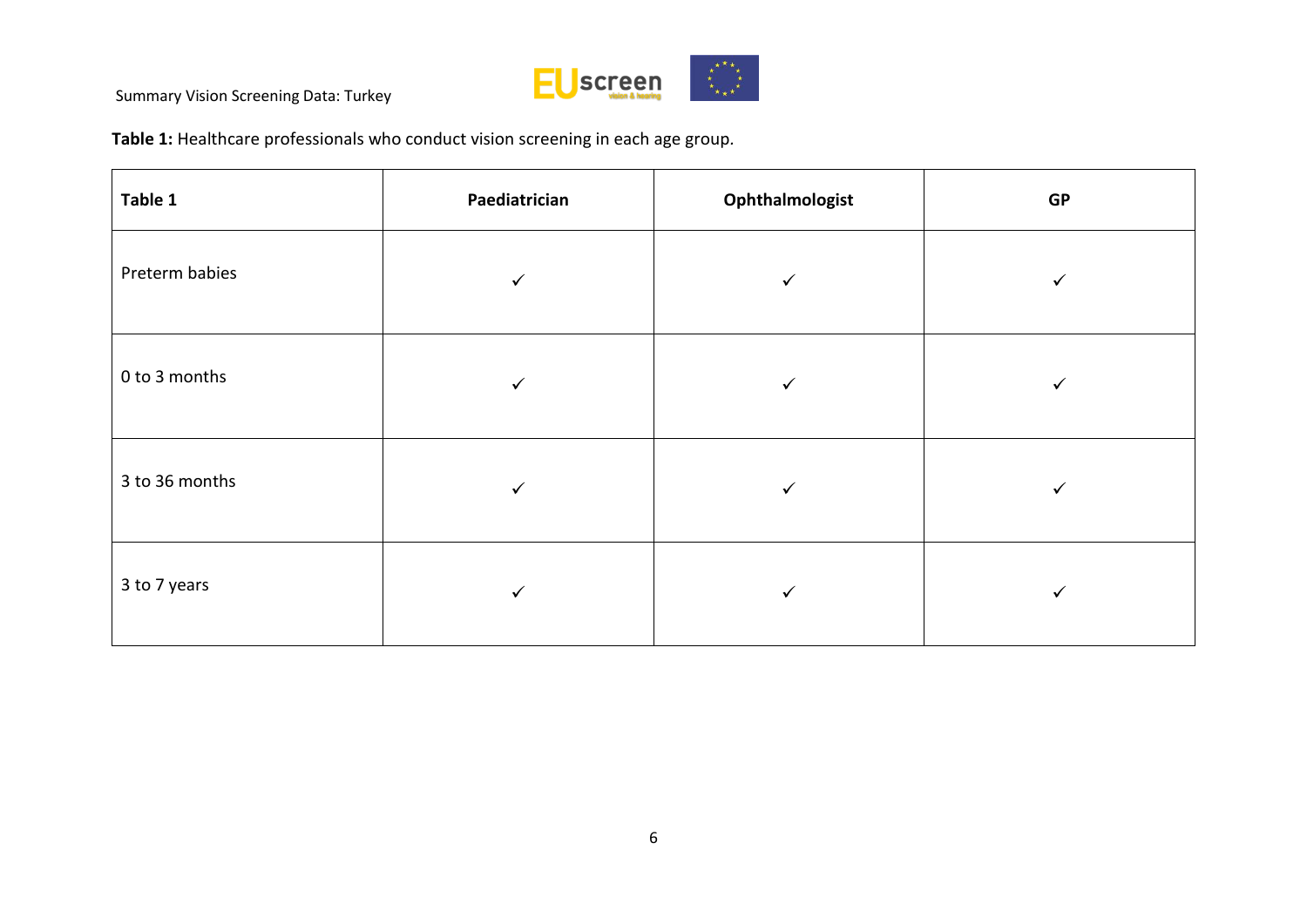

**Table 2:** Vision screening tests used in vision screening for each age group

| Table 2        | <b>Eye inspection</b> | <b>Eye motility</b> | <b>Red reflex</b><br>testing | Hirschberg   | Retinal<br>examination | <b>Pupillary</b><br>reflexes | <b>Visual acuity</b> |
|----------------|-----------------------|---------------------|------------------------------|--------------|------------------------|------------------------------|----------------------|
| Preterm babies | $\checkmark$          | $\pmb{\times}$      | $\checkmark$                 | $\checkmark$ | $\checkmark$           | $\checkmark$                 | $\pmb{\times}$       |
| 0 to 3 months  | $\checkmark$          | $\times$            | $\checkmark$                 | $\checkmark$ | $\times$               | $\checkmark$                 | $\pmb{\times}$       |
| 3 to 36 months | $\checkmark$          | $\checkmark$        | $\checkmark$                 | $\checkmark$ | $\pmb{\times}$         | $\checkmark$                 | $\pmb{\times}$       |
| 3 to 7 years   | $\checkmark$          | $\checkmark$        | $\checkmark$                 | $\checkmark$ | $\pmb{\times}$         | $\checkmark$                 | $\checkmark$         |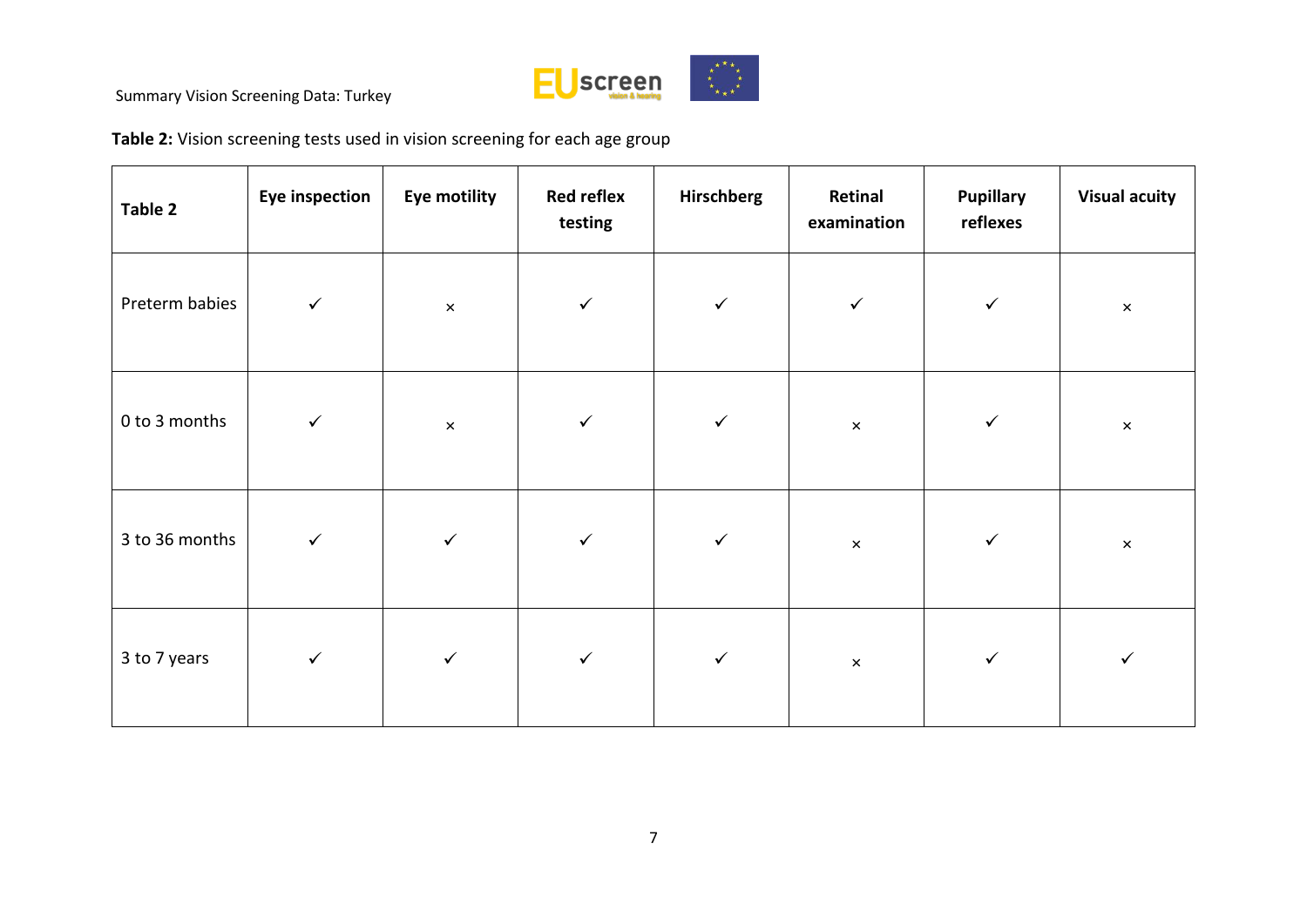

**Table 3:** Location of vision screening for each age group

| Table 3        | <b>Child Health Care</b><br>Centre | Hospital              | <b>Private clinic</b>     | <b>GP</b> office | <b>Paediatricians office</b> |
|----------------|------------------------------------|-----------------------|---------------------------|------------------|------------------------------|
| Preterm babies | $\pmb{\times}$                     | $\checkmark$          | $\boldsymbol{\mathsf{x}}$ | $\checkmark$     | $\checkmark$                 |
| 0 to 3 months  | $\checkmark$                       | $\pmb{\times}$        | $\pmb{\times}$            | $\checkmark$     | $\checkmark$                 |
| 3 to 36 months | $\pmb{\times}$                     | $\boldsymbol{\times}$ | $\pmb{\times}$            | ✓                | $\checkmark$                 |
| 3 to 7 years   | $\pmb{\times}$                     | $\checkmark$          | $\pmb{\times}$            | $\pmb{\times}$   | $\pmb{\times}$               |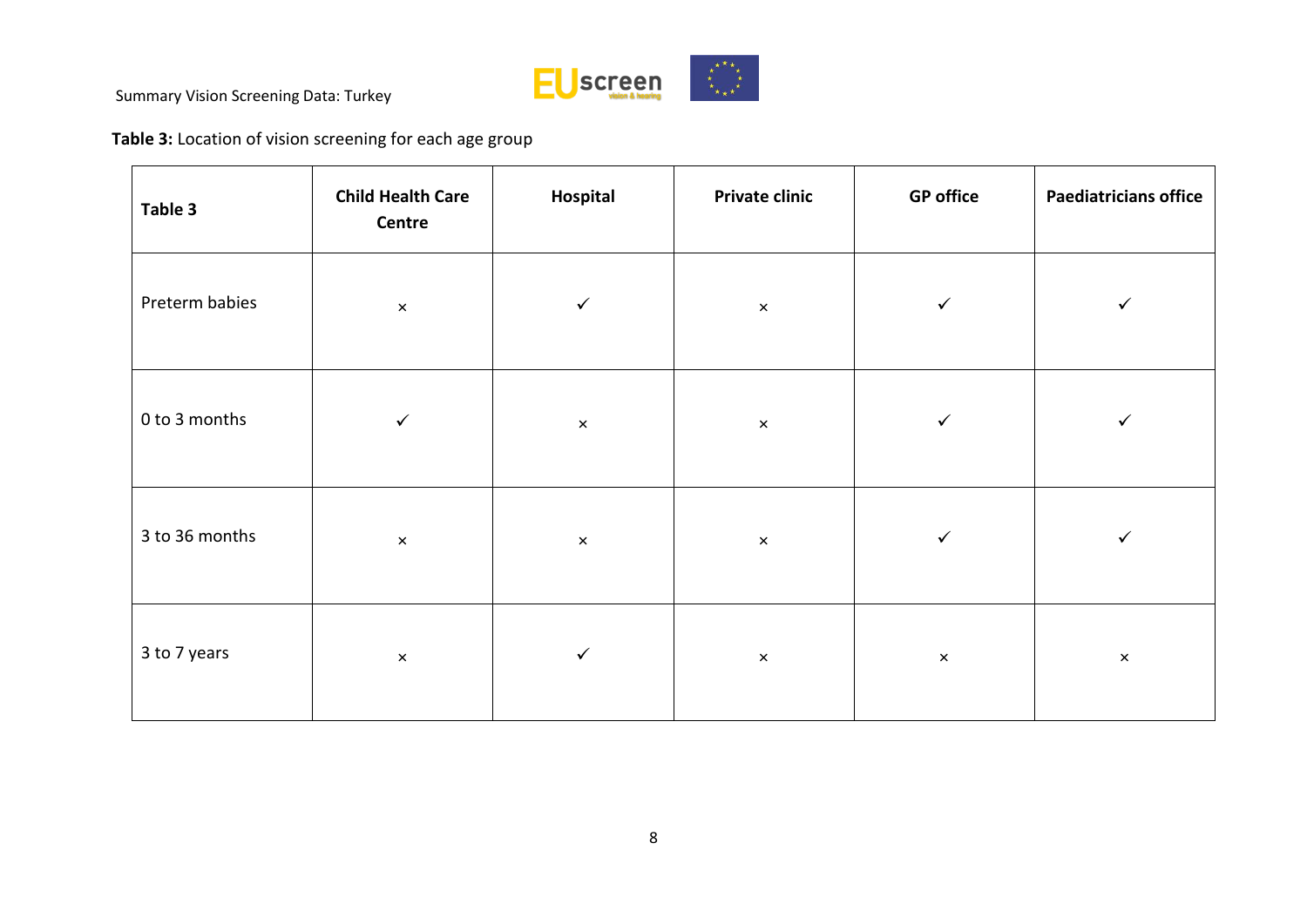

# <span id="page-14-0"></span>**6. Automated Screening**

Automated vision screening is achieved using handheld, portable devices designed to detect presence of refractive error in infants from 6 months of age. It provides objective results and is used to detect amblyopic risk factors. This differs from other methods used to screen children for amblyopia which focus on detection of the actual condition and the resulting visual loss. No data has yet been submitted regarding automated screening practices in Turkey.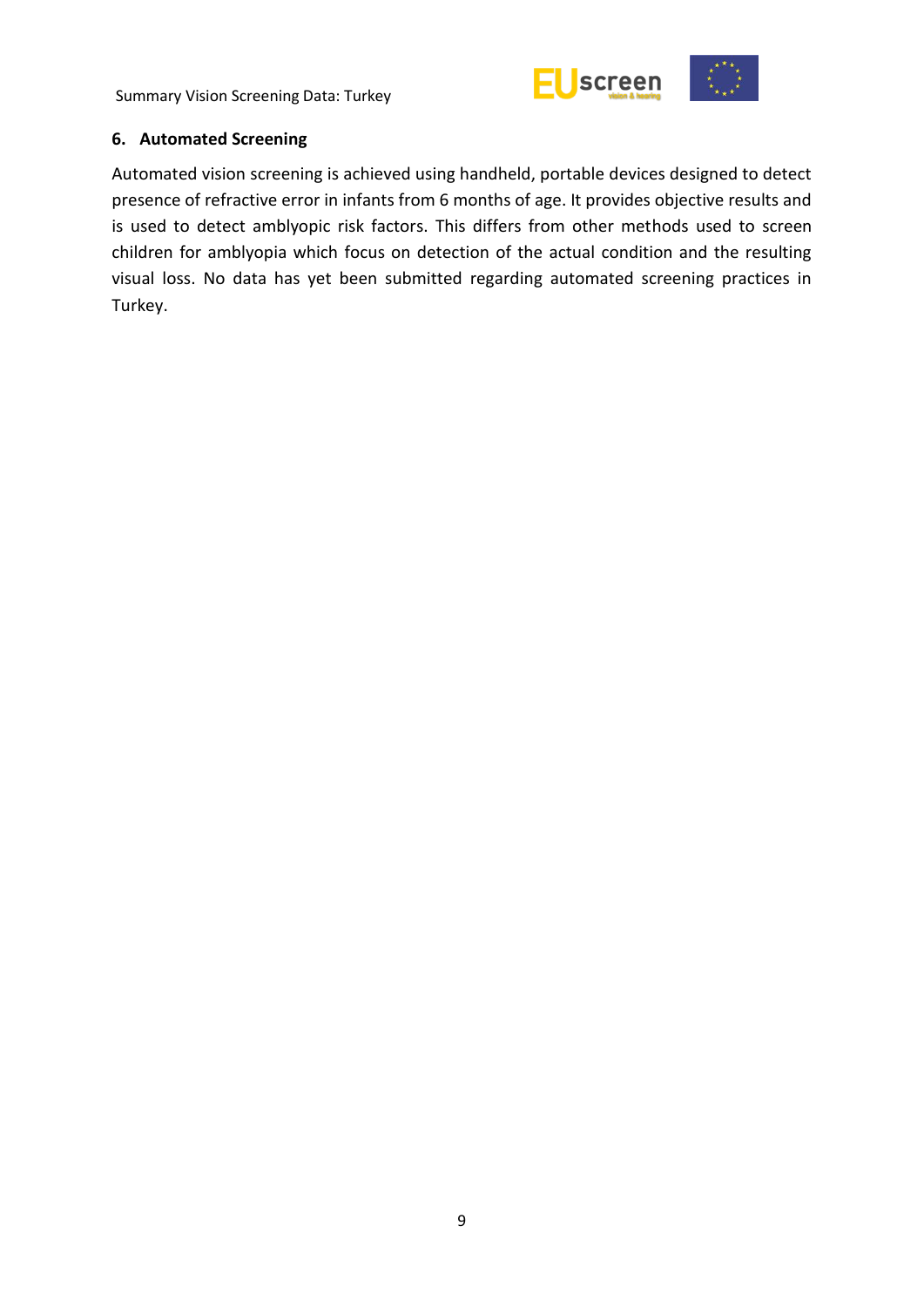

# <span id="page-15-0"></span>**7. Provision for Visually Impaired**

In Turkey, there are approximately ten schools for blind or severely visually impaired children. However, we are unable to determine the costs per child for these schools. There is support for visually impaired children who attend mainstream primary schools, such as magnifying glasses.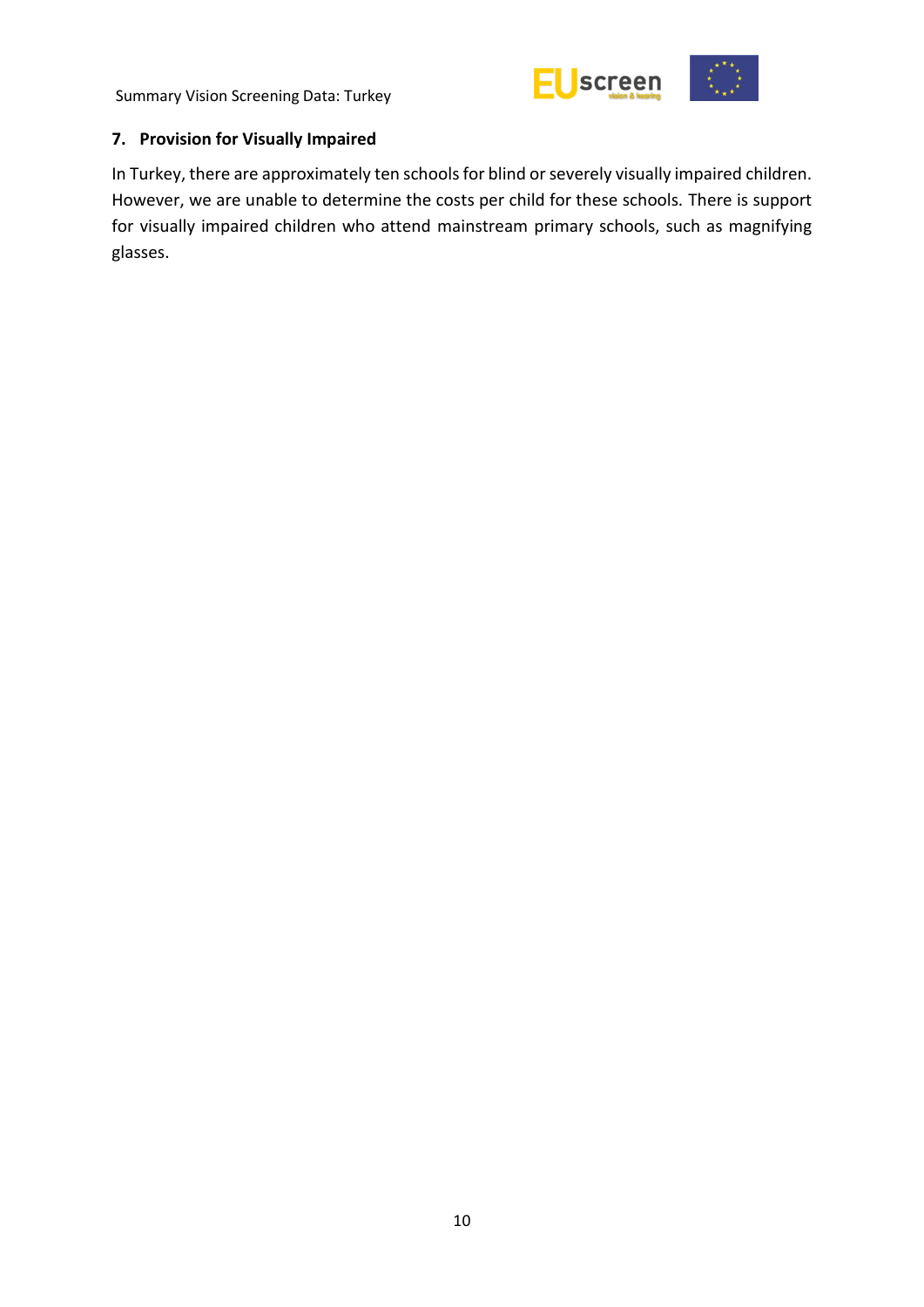



### <span id="page-16-0"></span>**8. Knowledge of existing screening programme**

### <span id="page-16-1"></span>*8.1 Prevalence/Diagnosis*

In Turkey, the prevalence of treated or untreated amblyopia is estimated at between 3-4%, with a prevalence of persistent amblyopia (missed by screening or failed treatment by the age of 7 years) at 0.02%. No further data is available.

# <span id="page-16-2"></span>*8.2 Coverage*

All children are invited for a vision screen, however, in 2016, attendance was 61%. The vision screening protocol is offered as part of general screening.

# <span id="page-16-3"></span>*8.3 Screening evaluation*

The number of false positive referral and false negative referrals is not known. The positive predictive value, sensitivity and specify of vision screening in Turkey is not known.

# <span id="page-16-4"></span>*8.4 Treatment success*

It is not known if there is registration or documentation of noncompliance with referral after an abnormal screening test result.

It is estimated that about 1000 patients are treated for congenital cataracts per year by orthoptists and/or ophthalmologists. The numbers for amblyopia and strabismus are not known. Ophthalmologists are the only professionals that prescribe glasses for children under the age of 7 years. Other treatment options include patching, penalisation with glasses, atropine and cataract surgery.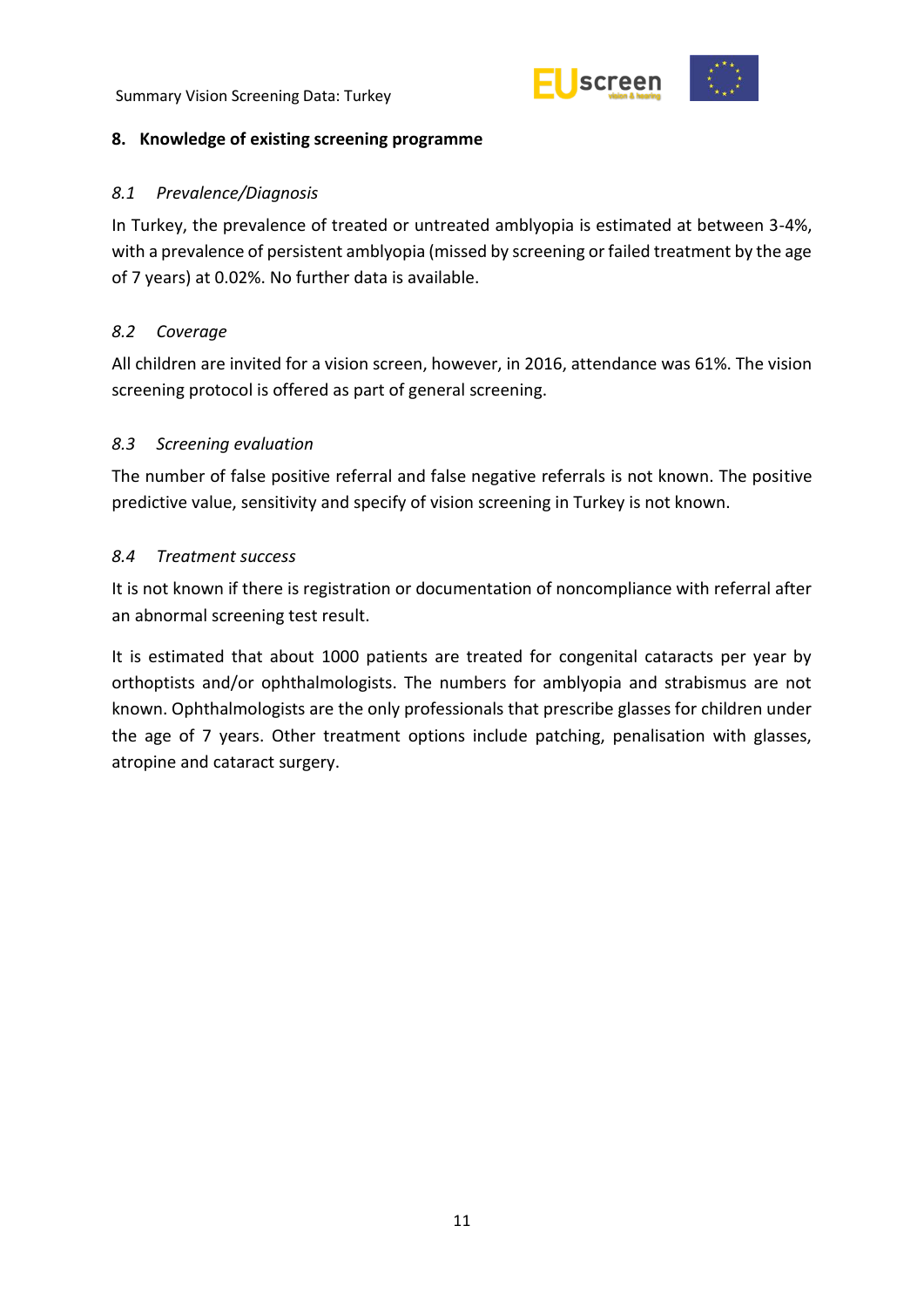



#### <span id="page-17-0"></span>**9. Costs of vision screening in children**

### <span id="page-17-1"></span>*9.1 Cost of vision screening*

In Turkey, vision screening professionals earn between 40,000 and 60,000 Euros per year. There is no information regarding salary costs per hour, nor is there any data pertaining to how much it costs to train the general preventative child healthcare professionals, between leaving secondary education to qualification. Vision screening at the age of 3 months and 3 years are included in child follow-up programme, which is free for the family if performed in the first level. If families prefer to go for screening to a hospital and are seen by an ophthalmologist, it will cost them between 10 and 50 euros depending on the hospital and insurance. There is no financial reward for parents when children attend vision screening and there is no penalty for not attending a vision screening appointment.

# <span id="page-17-2"></span>*9.2 Cost of treatment for amblyopia*

Hospital visits for typical patients with refractive amblyopia and strabismic amblyopia, including follow-up, are covered by general health insurance provided by the state. The cost to the state is not known.

# <span id="page-17-3"></span>*9.3 Cost of Treatment for strabismus*

The estimated costs for strabismus surgery, including follow-up, is unknown as this is also covered by general health insurance and general social security for those under the age of 18 years. This is provided by the state, therefore, it only applies to individuals being treated in state hospitals, whereas in private practice, the fee may be between 1000-2000 Euros.

# <span id="page-17-4"></span>*9.4 Cost of treatment for cataract*

Congenital cataract surgery, including follow-up of deprivation amblyopia is provided by the state, with the addition of general social security for those under the age of 18 in state hospitals. However, in private practice, this may change to between 1000-5000 Euros, including surgery and follow-up.